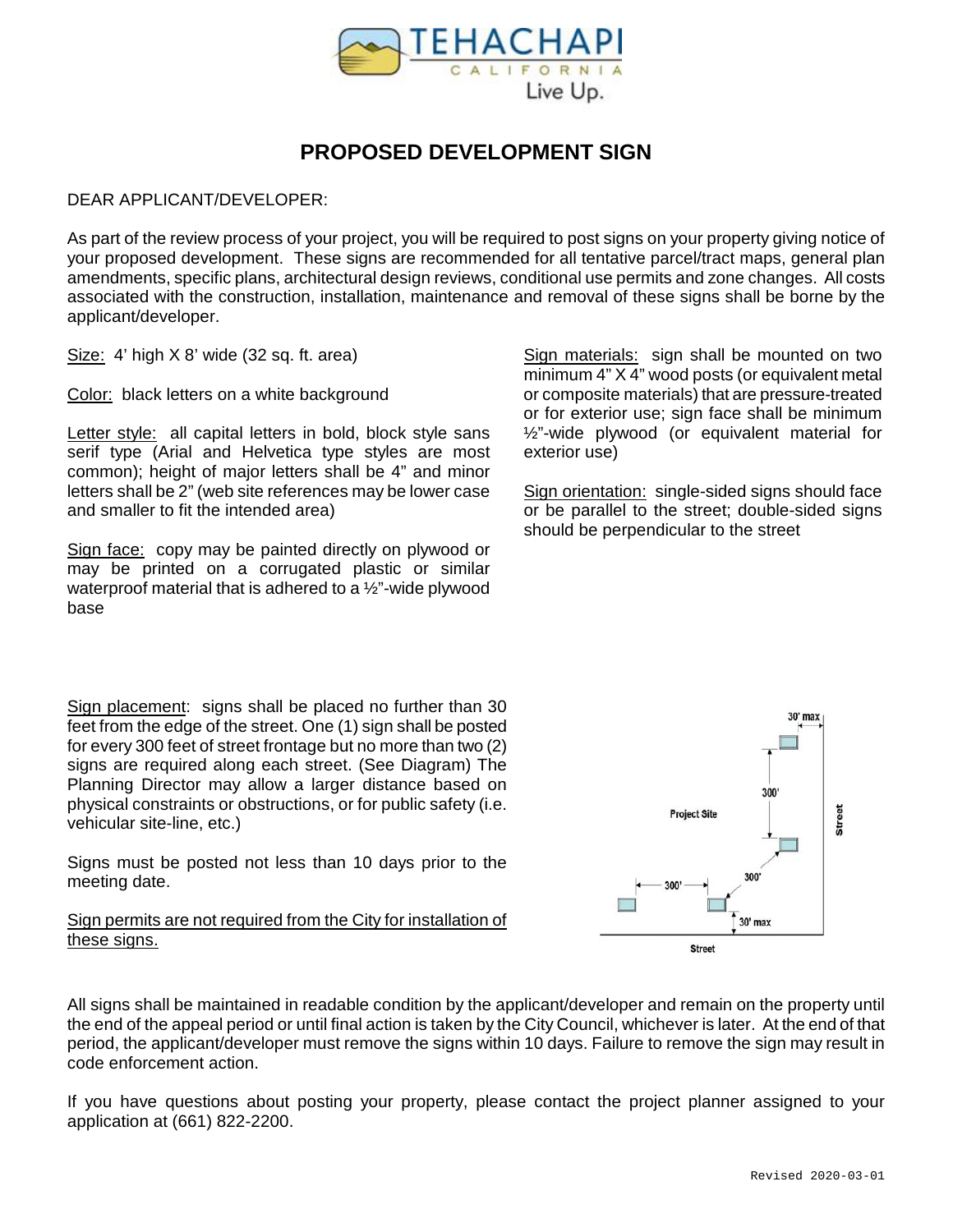

#### **SIGN "A" SAMPLE PROPOSED DEVELOPMENT SIGN ARCHITECTURAL DESIGN AND SITE PLAN REVIEW**

#### **NOTICE OF PROPOSED DEVELOPMENT**

**Project Title FILE NUMBER Description of Project**

| <b>APPLICANT:</b>                                                                      | <b>PROJECT PLANNER:</b>                                                                                                                                                          |
|----------------------------------------------------------------------------------------|----------------------------------------------------------------------------------------------------------------------------------------------------------------------------------|
| <b>NAME</b><br><b>ADDRESS</b><br><b>CITY STATE ZIP</b><br><b>PHONE</b><br><b>EMAIL</b> | <b>CITY OF TEHACHAPI</b><br><b>PLANNING DEPARTMENT</b><br><b>KIM BURNELL, SENIOR PLANNER</b><br><b>117 SOUTH ROBINSON STREET</b><br><b>TEHACHAPI, CA 93561</b><br>(661) 822-2200 |

# **(BOLD BLACK LETTERS ON A WHITE BACKGROUND)**

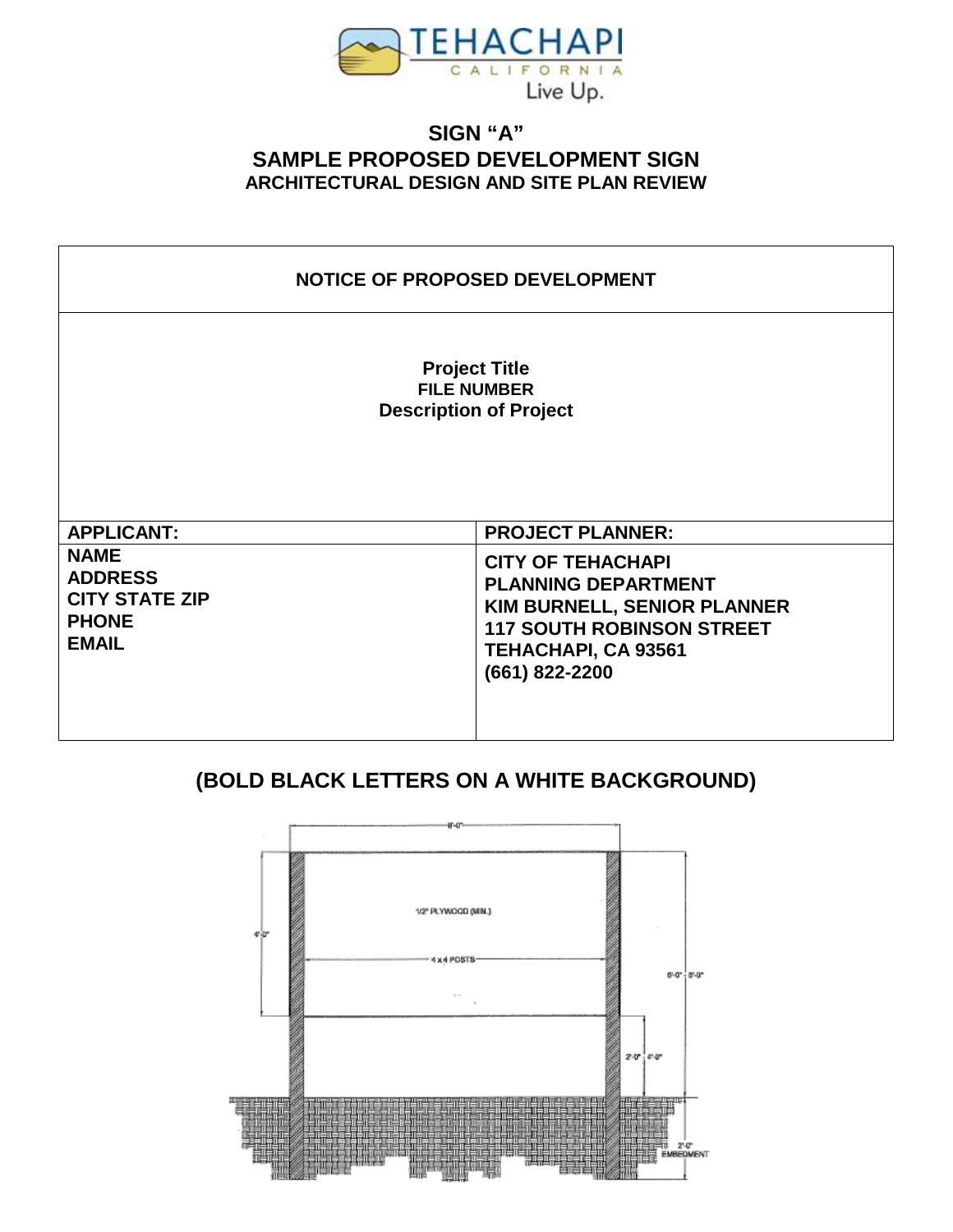

## **SIGN "B" DESIGN STANDARDS FOR PUBLIC HEARING ON-SITE POSTING**

| <b>City of Tehachapi</b><br><b>NOTICE OF PUBLIC HEARING</b><br>FILE NO.     |                   |                                                                    |  |  |  |
|-----------------------------------------------------------------------------|-------------------|--------------------------------------------------------------------|--|--|--|
| <b>PROPOSED ON THIS SITE</b>                                                |                   |                                                                    |  |  |  |
| <b>PUBLIC HEARING</b>                                                       |                   | <b>FOR INFORMATION CALL</b>                                        |  |  |  |
| <b>DATE:</b>                                                                | <b>APPLICANT:</b> | <b>PLANNING</b><br><b>DEPARTMENT</b><br><b>KIM BURNELL, SENIOR</b> |  |  |  |
| TIME:                                                                       |                   | <b>PLANNER</b><br>(661) 822-2200                                   |  |  |  |
| <b>LOCATION: Wells Education Center</b><br><b>300 South Robinson Street</b> |                   |                                                                    |  |  |  |

# **(BOLD BLACK LETTERS ON A WHITE BACKGROUND)**